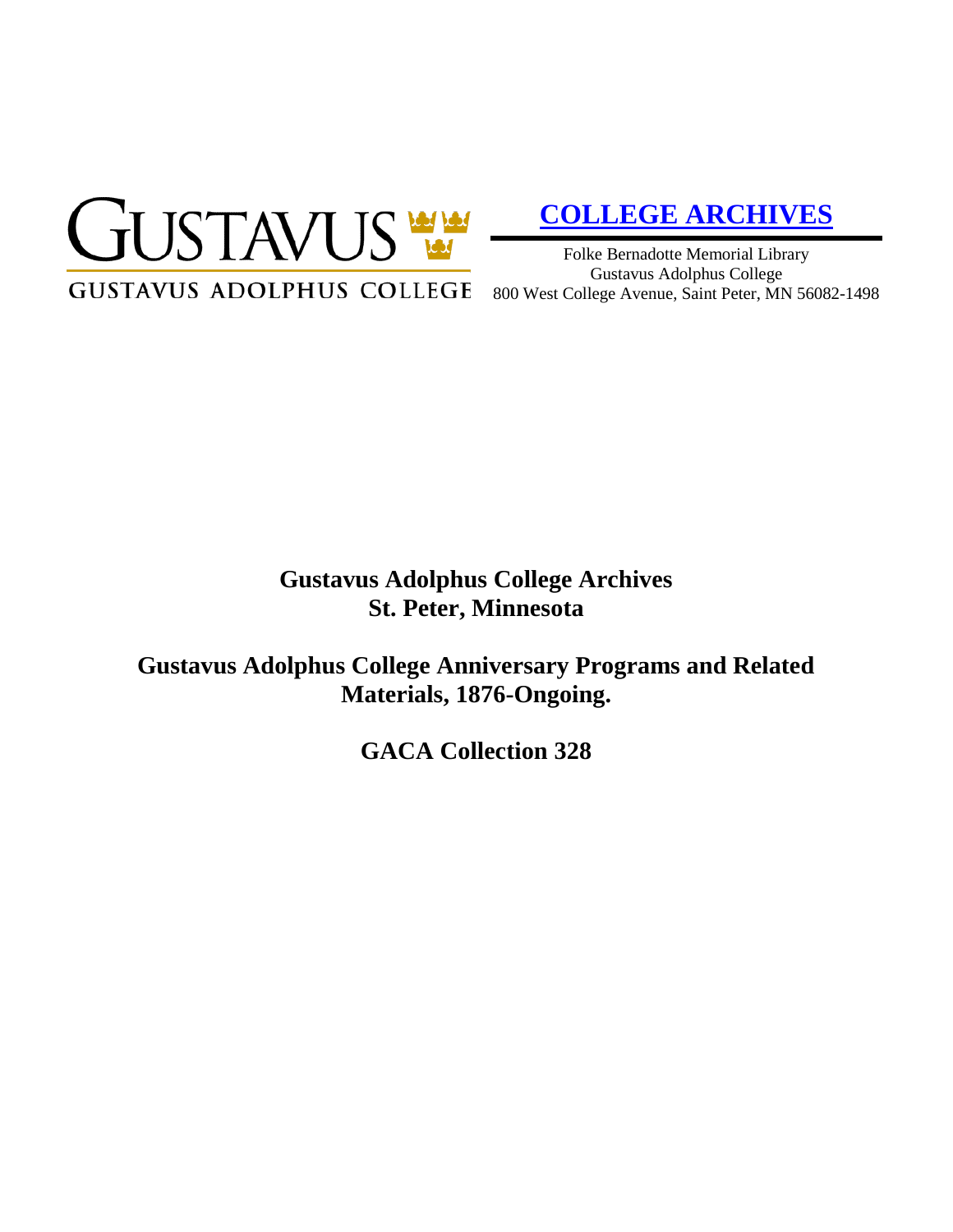#### **Gustavus Adolphus College Anniversary Programs and Related Materials, 1876-Ongoing. GACA Collection 328. 2 half Hollinger boxes, 1 small box, and 1 oversize folder.**

#### **ABSTRACT:**

The Gustavus Adolphus College Anniversary collection consists of anniversary programs, photos, news clippings, and commemoratory materials dating back to 1876 when Gustavus received its dedication in the town of St. Peter. The collection includes both anniversaries of the college's founding in 1862 as well as anniversaries of the college's dedication in St. Peter in 1876.

#### **RESTRICTIONS:**

There are no restrictions on the use of this collection for research purposes. The researcher assumes full responsibility for observing all copyright, property, and libel laws as they apply.

Researchers must use collection in accordance with the policies of the College Archives, the Folke Bernadotte Memorial Library, and Gustavus Adolphus College.

## **COLLECTION CITATION:**

Gustavus Adolphus College Anniversary Programs and Related Materials, 1876-Ongoing. GACA Collection 328. Gustavus Adolphus College Archives, St. Peter, Minnesota.

## **PROCESSED BY:**

Rebecca Hare, student worker, processed this collection and developed the finding aid during September 2012.

# **SUBJECT HEADINGS:**

College anniversaries -- Gustavus Adolphus College. Programs -- Gustavus Adolphus College.